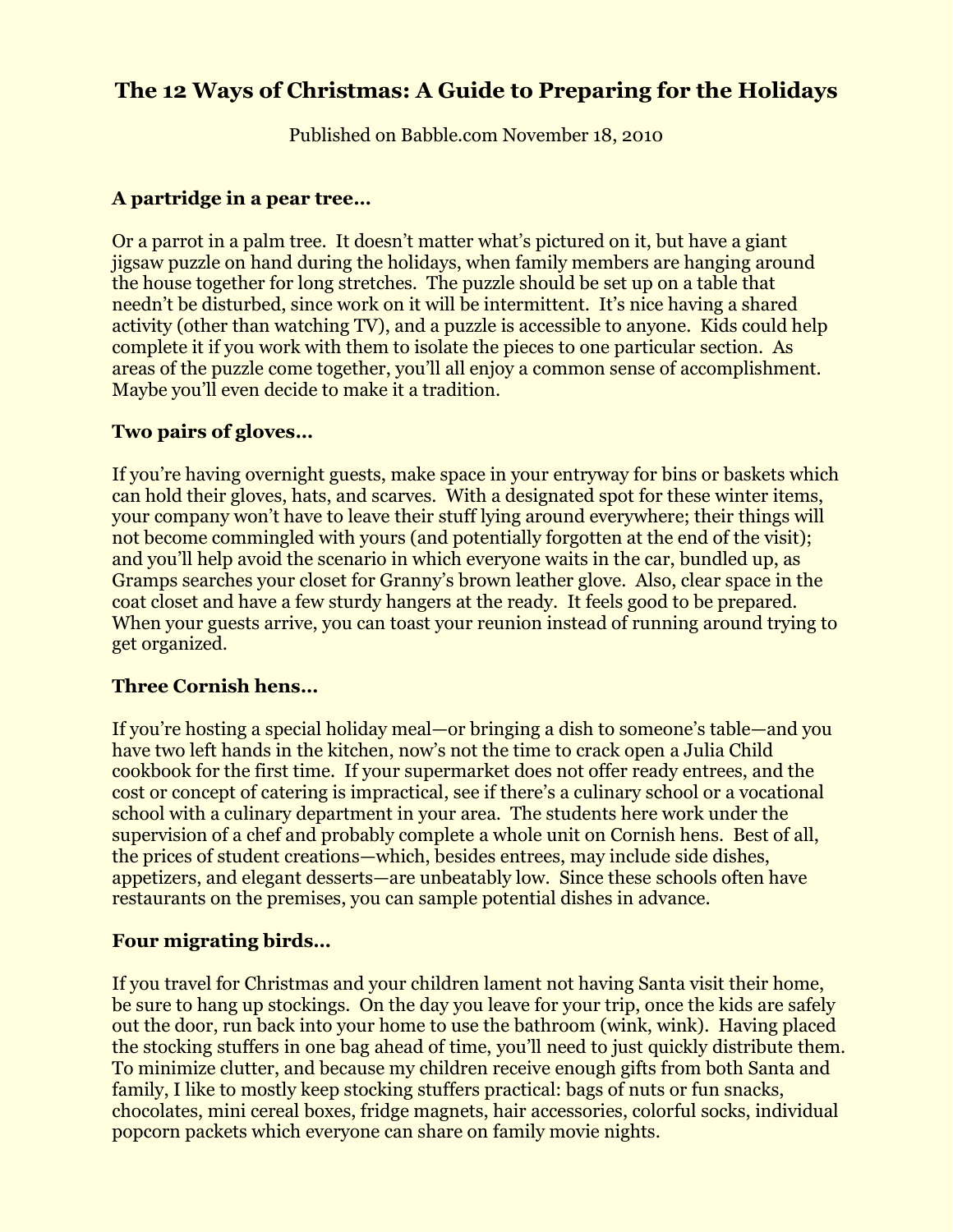# **Five golden strings…**

Actually, just one white one will do for displaying the holiday cards you receive. On a stretch of blank wall, extend a string or piece of yarn between two nails. Set it at a height that your children can reach. Once you fasten lots of paperclips (or clothespins) to the string, you are ready to hang the many cards landing in your mailbox. Forget fussing around with tape rings and climbing on stepstools to stick cards on your doorframe or walls. Since you've hung the string within reach of your child, displaying cards could be her job now, one she might delight in.

## **Six guests a-lying…**

… around your home. Whatever the number of houseguests, add some simple touches to make them feel welcome. Put chocolates on the pillow the first night they arrive. If you can't make space in drawers, provide a chair on which someone could place their luggage so they need not bend down, especially if it's an older relative. Set out a spare toothbrush and the mini-size hand lotion you picked up at a hotel. Have the kids make a welcome sign or a snowflake with the guest's name to tape to their door. To start training them to become gracious hosts, have the kids take drink orders during a visit.

## **Seven slippers slipping…**

Seven slippers means one is missing. Hm, a holiday caper. Anyway, have an even number of slippers or slipper socks near your front door and offer them to visitors when they walk in. This is a dual purpose move: It gives them the hint to remove their shoes or boots and also ensures they will have warm, cozy feet during their visit. To facilitate the process, set out a chair, which the older folks will appreciate since they may need to sit while removing boots. If it's wet outside, you might also want to place an extra mat, old towel, or plastic tray in the foyer for parking shoes and avoiding puddles on the floor.

## **Eight gifts a-gifting…**

When you need a token gift for someone and a bottle of wine or box of chocolates seems tired, head to the grocery store for practical, sure-hit gifts—the kind that, instead of adding to someone's clutter, will be consumed and enjoyed. Give someone "a weekend breakfast"—a bag of ground coffee along with a muffin mix, a ready pound cake or chocolate babka; a jug of fresh-squeezed orange juice and a couple croissants; or bananas, Nutella, and a nice box of tea. For "a special afternoon snack," pick up a box of gourmet cookies, dark chocolate-covered raisins and/or roasted almonds. Consider "a treat for a Friday night"—a six-pack of good beer and a bag of high-end potato chips, or some interesting popcorn, whether or not you accompany that with a Netflix certificate. Most of these unconventional gifts can be slipped into a gift bag, or else wrapped in tissue paper and cinched at the top with ribbon.

## **Nine hours driving…**

If your holidays entail traveling a long distance to be with family, pack your carry-on bag strategically. Besides the usual for a road trip—snacks, toys, books, barf bag, trash bag, a movie if you have a portable DVD player—pack a sun shade for the young travelers. Because the suction cups of portable screens often fail, opt for an old pillowcase or t